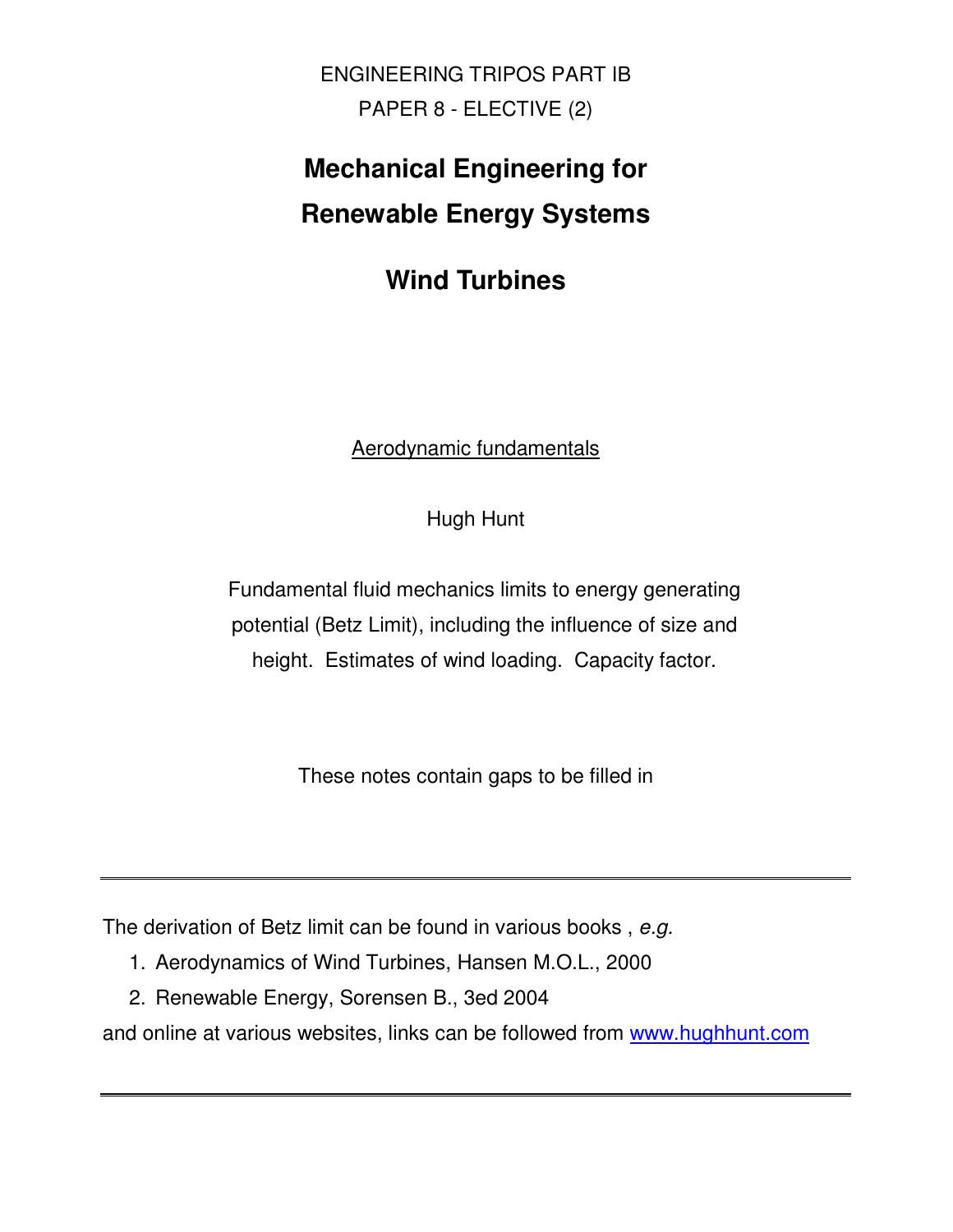

Is this flow realistic?

- air speed increases with height
- adjacent air streams at different speeds?
- swirl and turbulence
- tip vortices
- variable wind speed
- variable wind direction

# Assumptions:

• laminar incompressible inviscid steady flow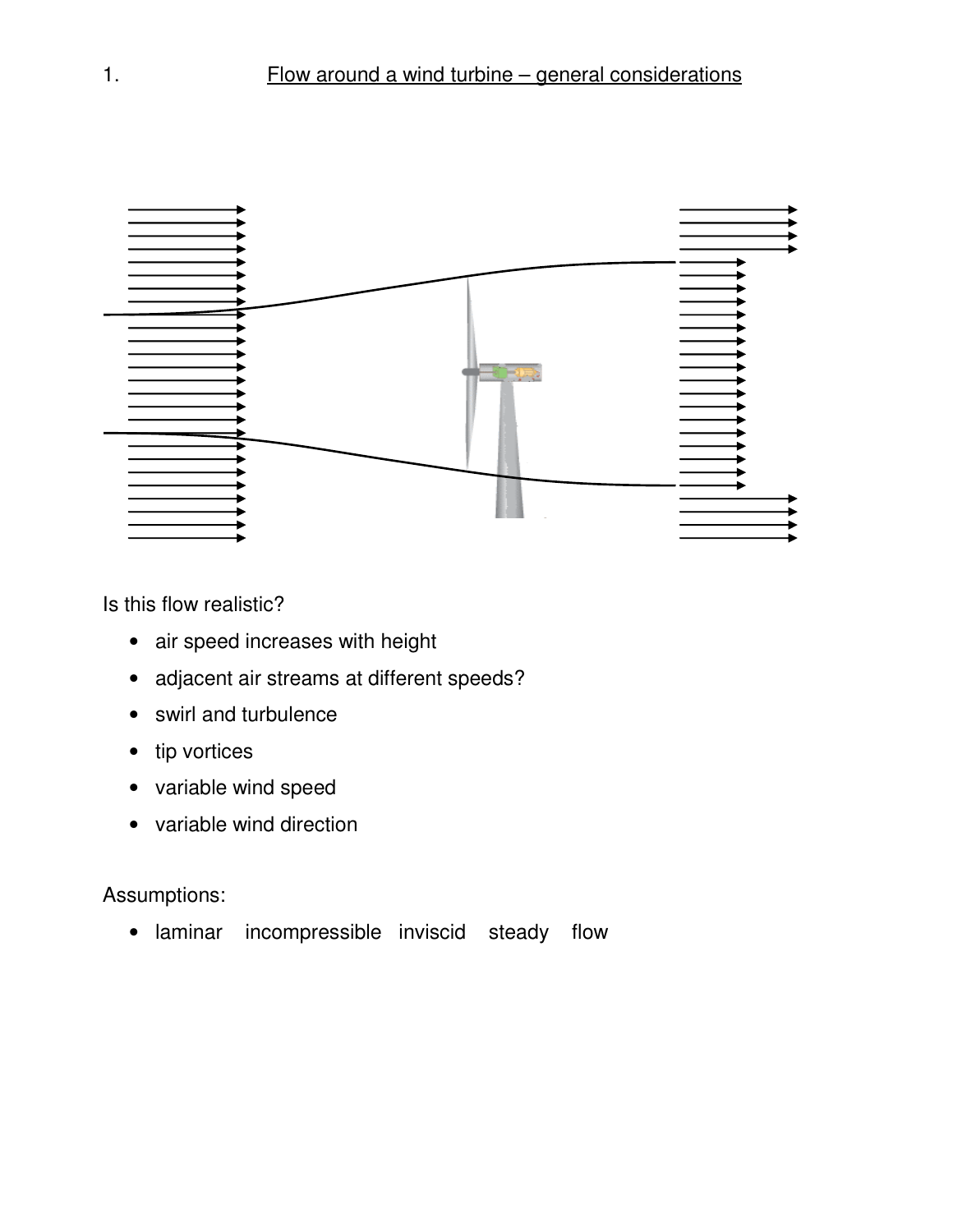## Realistic flow:



#### Siting isues

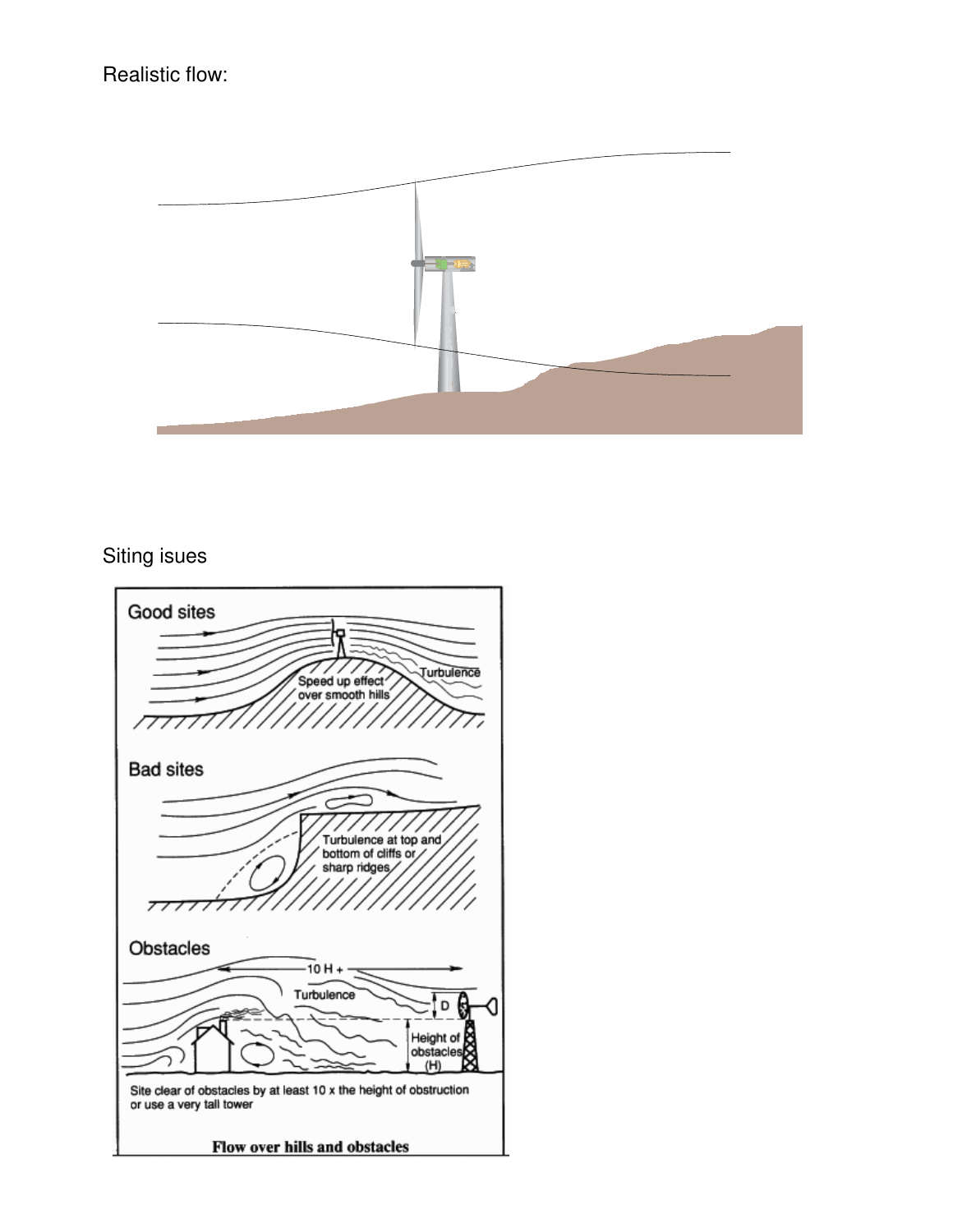

| $V_{\alpha}$     | Free-stream air speed          |                      |     |  |
|------------------|--------------------------------|----------------------|-----|--|
| $A = \pi R^2$    | Swept area of rotor            |                      |     |  |
| $p_{o}$          | Atmospheric pressure           |                      |     |  |
| p                | Pressure just before the rotor |                      |     |  |
| $\Delta p$       | Pressure drop across rotor     |                      |     |  |
| $\boldsymbol{U}$ | Velocity at the rotor plane    |                      |     |  |
| $U_1$            | Velocity in the wake           |                      |     |  |
| $\rho$           | Density of air                 |                      |     |  |
| $\tau$           | Thrust on the rotor            | $T = \Delta p A$     | (1) |  |
| m                | Mass flow through rotor        | $\dot{m} = \rho A u$ | (2) |  |
| $\mathsf{P}$     | Power delivered to the rotor   |                      |     |  |
| a                | axial induction factor         | $u = (1 - a) V_{o}$  | (3) |  |
|                  |                                |                      |     |  |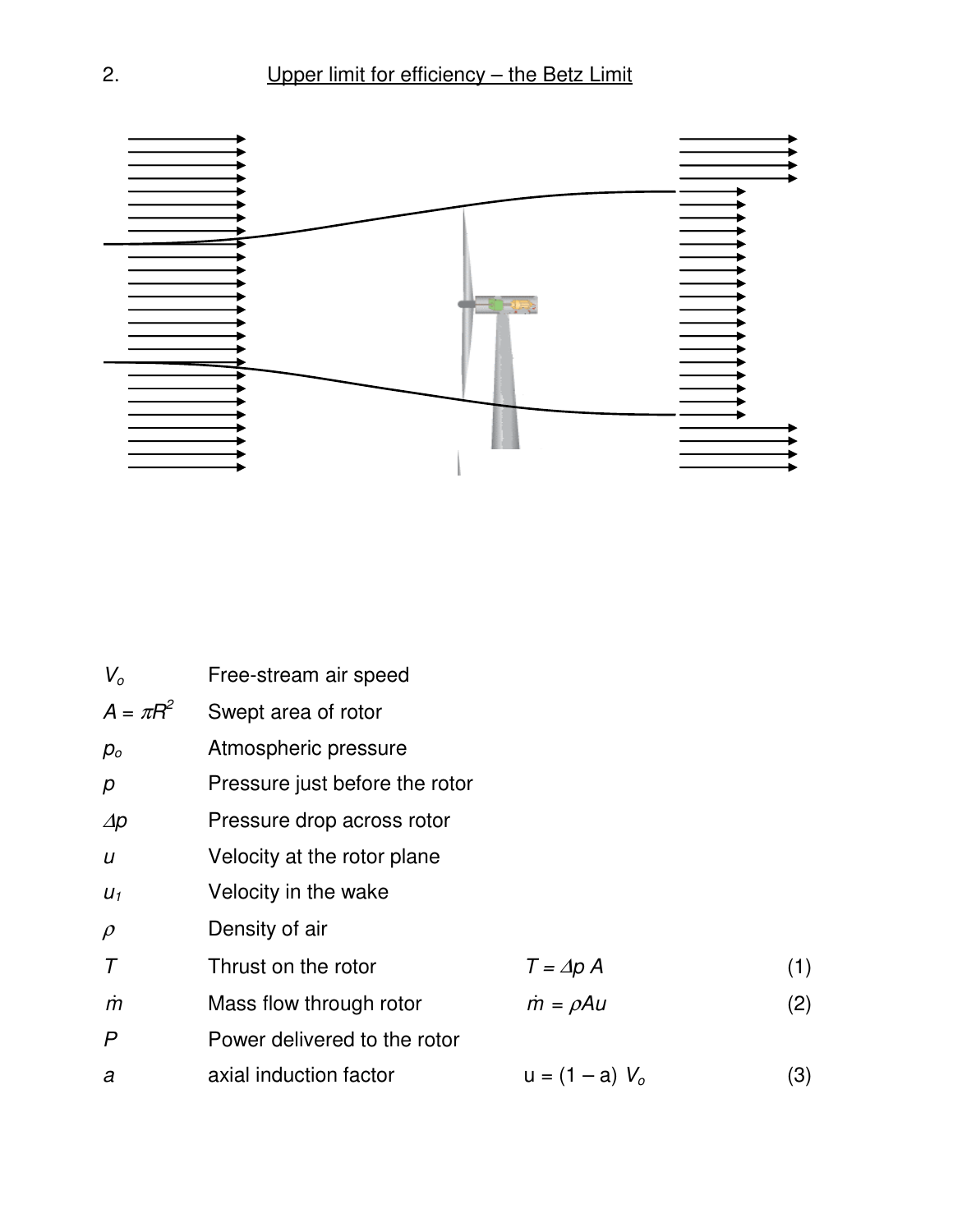Apply the Bernoulli equation from far upstream to just before the rotor:

(4)

Apply the Bernoulli equation from just after the rotor to far downstream:

(5)

Combine (4) and (5) to get

$$
\Delta p = \frac{1}{2} \rho \left( V_o^2 - u_1^2 \right) \tag{6}
$$



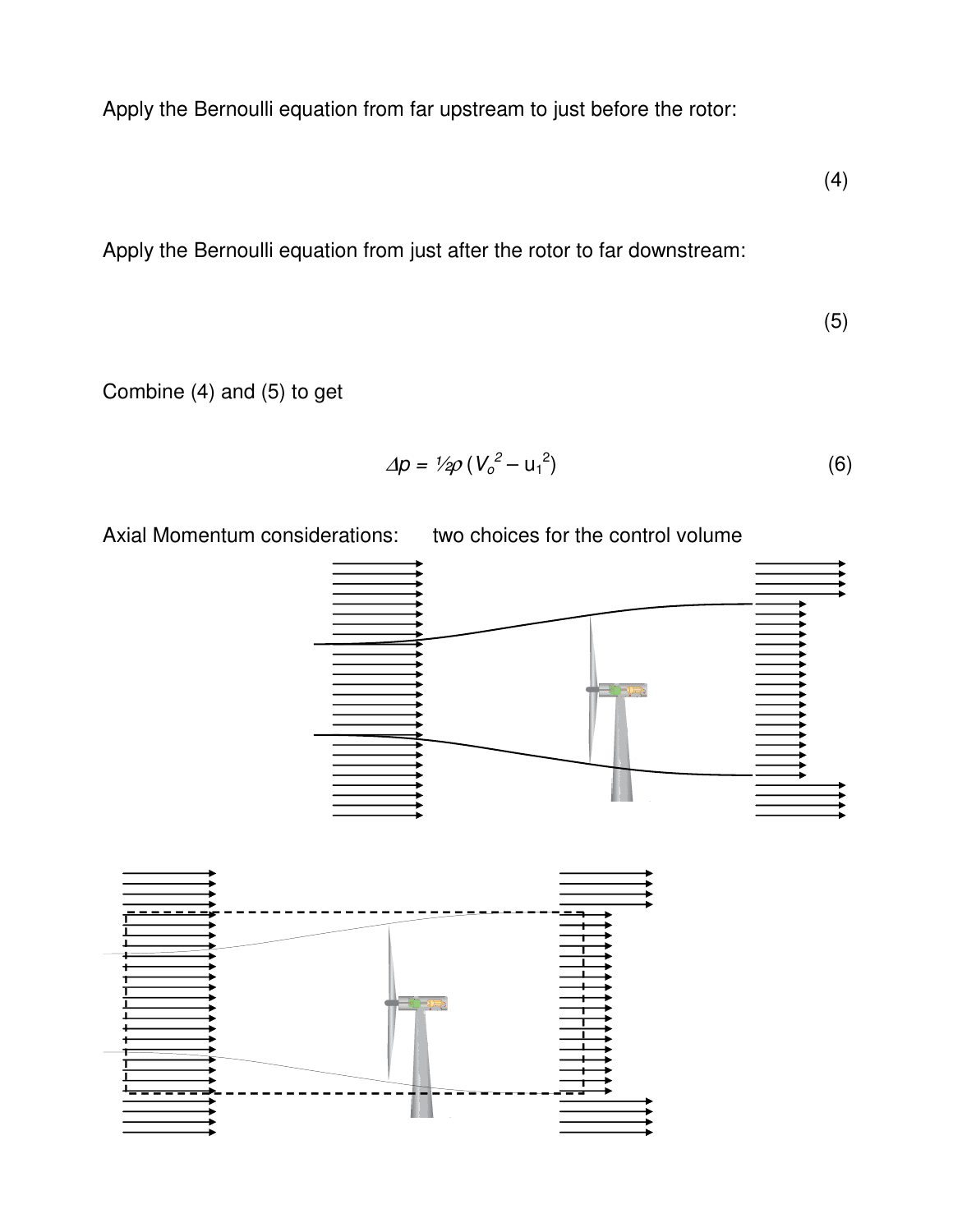## Axial momentum flux



Net momentum flow = thrust on control volume

$$
T = \dot{m}(V_0 - u_1) \tag{7}
$$

(7a)

Now use the thrust equation from (1)  $T = \Delta p A$ and the  $\Delta p$  equation from (6)  $\Delta p = \frac{1}{2}\rho (V_o^2 - u_1^2)$ 

it then follows that  $u = \frac{1}{2}(V_o + u_1)$  (8)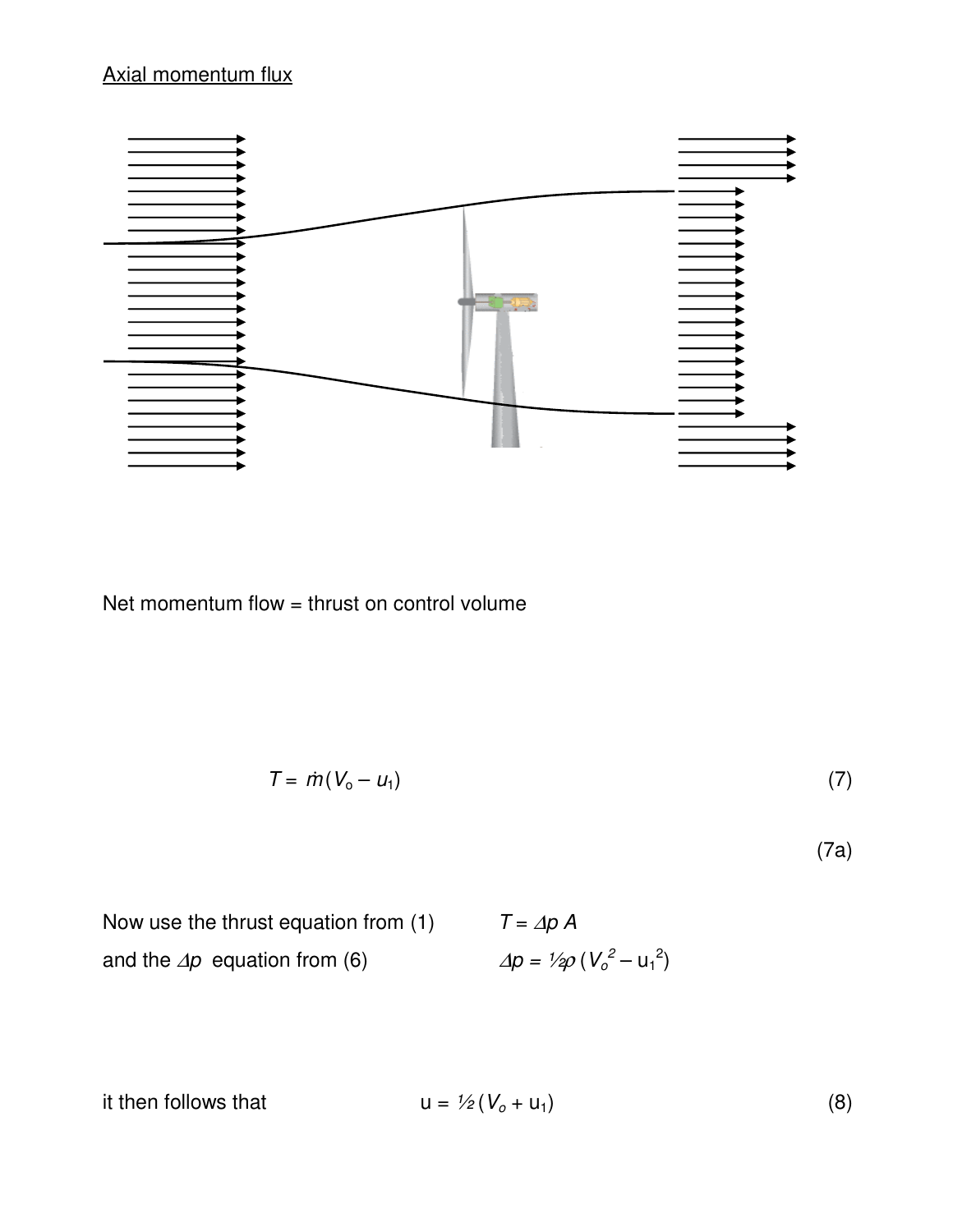Now use the axial induction factor  $a$  as defined in (3)

to give

$$
u_1 = (1 - 2a)V_o \tag{9}
$$



# Shaft power

The thrust  $T$  acts on fluid moving at a speed  $u$  so the power  $P$  that is delivered to the turbine is

$$
P = T u \tag{10}
$$

and use  $T$  from (7a) to give

$$
P = \rho A u^2 (V_o - u_1) \tag{11}
$$

Note that this can also be obtained from the change of kinetic energy of the fluid: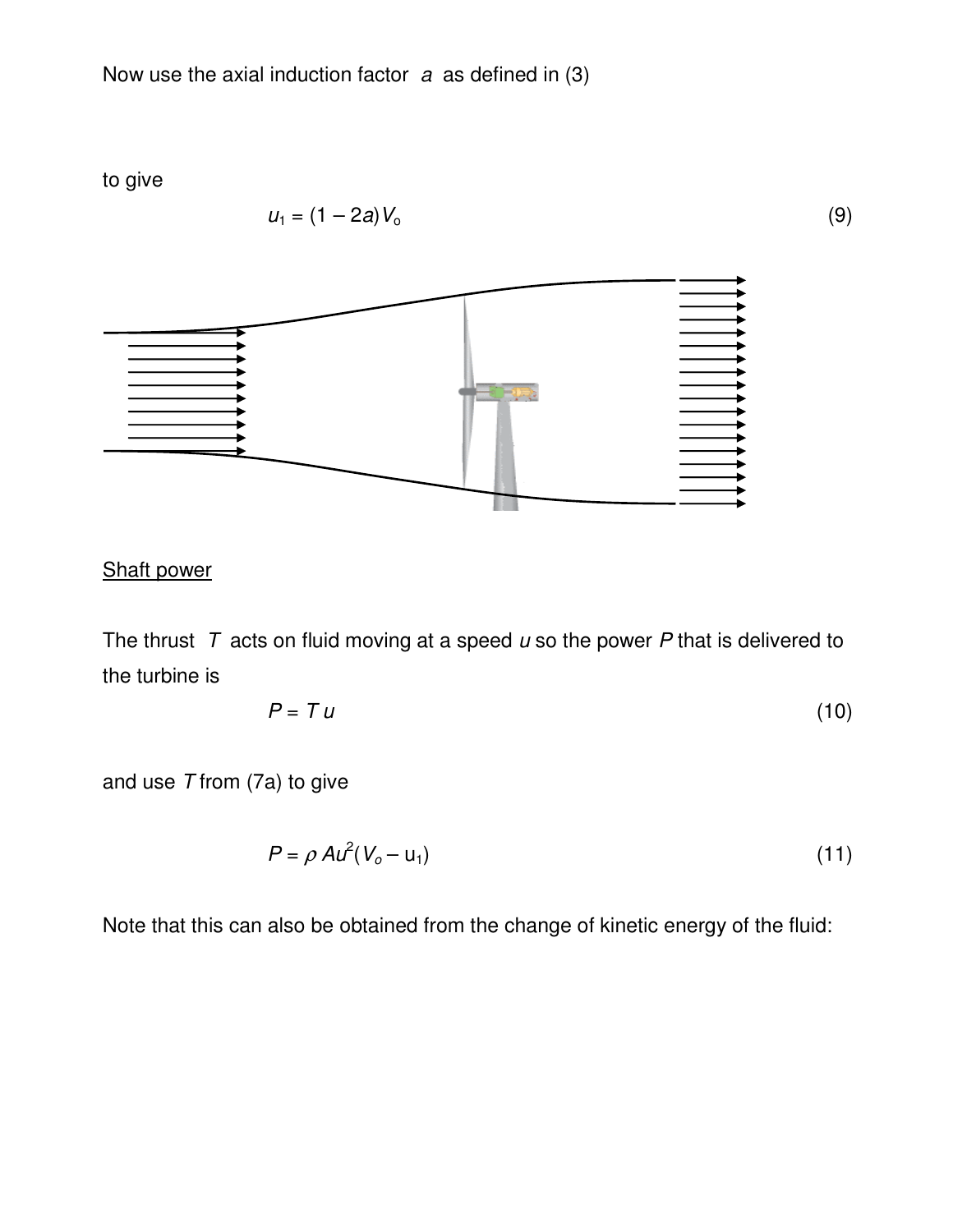Now use  $u$  from (3) and  $u_1$  from (9) to give

$$
P = 2\rho V_0^3 a (1 - a)^2 A
$$
 (12)

How does this compare with the power available to a cross section equal to the swept area A ? This is given by the rate of flow of kinetic energy

$$
P_{\text{available}} = \frac{1}{2} \dot{m} V_o^2 = \frac{1}{2} \rho V_o^3 \tag{13}
$$

The delivered power is normalized by the available power to give the Power **Coefficient** 

$$
C_{\rm P} = \frac{P}{\frac{1}{2}\rho V_0^3}
$$
 (14)

and from (12)  $C_P = 4$ 

$$
4a(1-a)^2 \tag{15}
$$

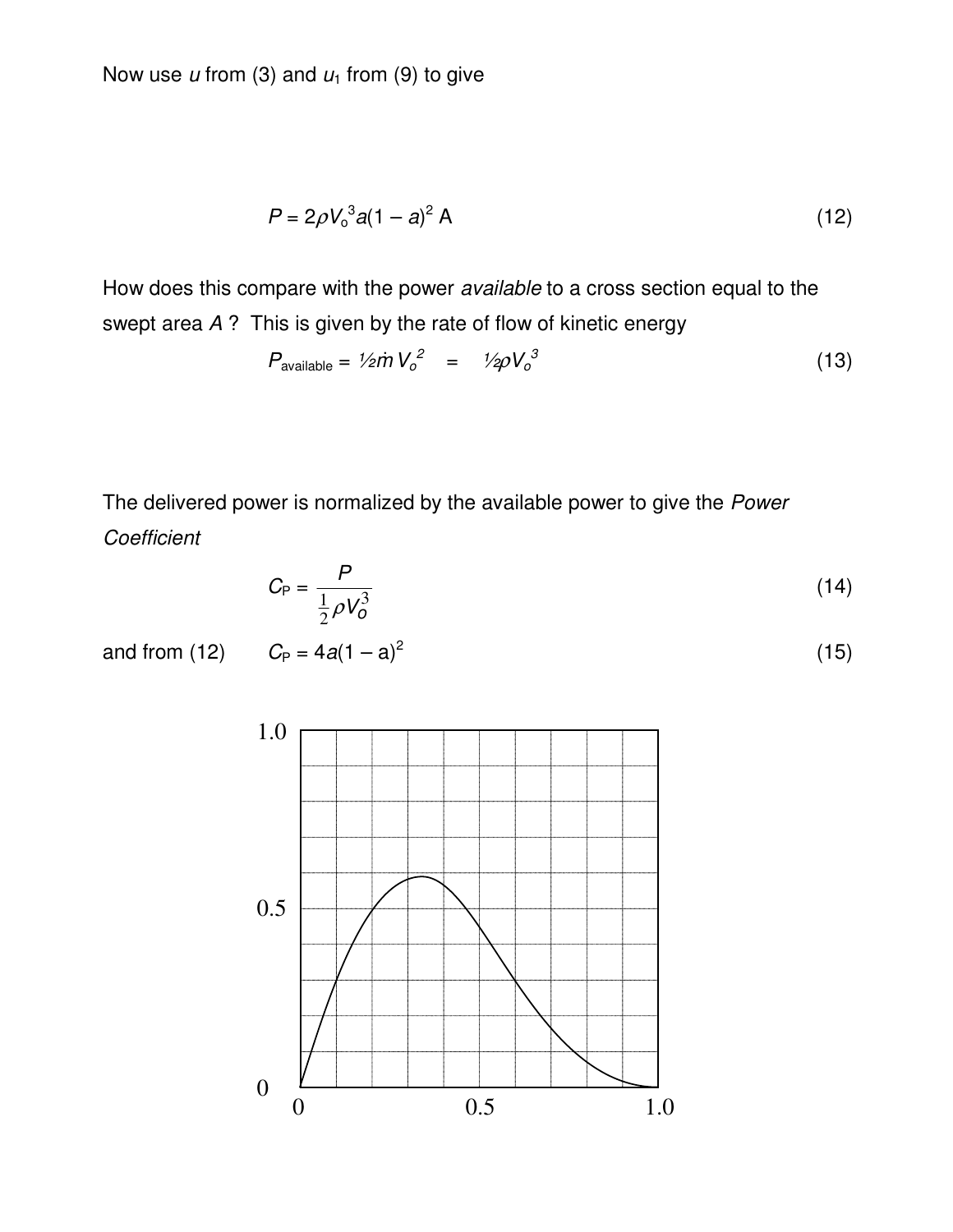The Betz limit is equal to  $C_{P, Max} = 16/27 = 0.59$ This occurs for  $a = 1/3$  (16)

3. Thrust on the turbine The thrust on the turbine from (3), (10) and (12) is

$$
T = 2\rho V_0^2 a (1 - a) A
$$
 (17)

This has a maximum value of  $\frac{1}{2}\rho V_0^2 A$  at  $a = \frac{1}{2}$ 

For a turbine operating at the Betz limit,  $a = 1/3$ , the turbine thrust is

 $(18)$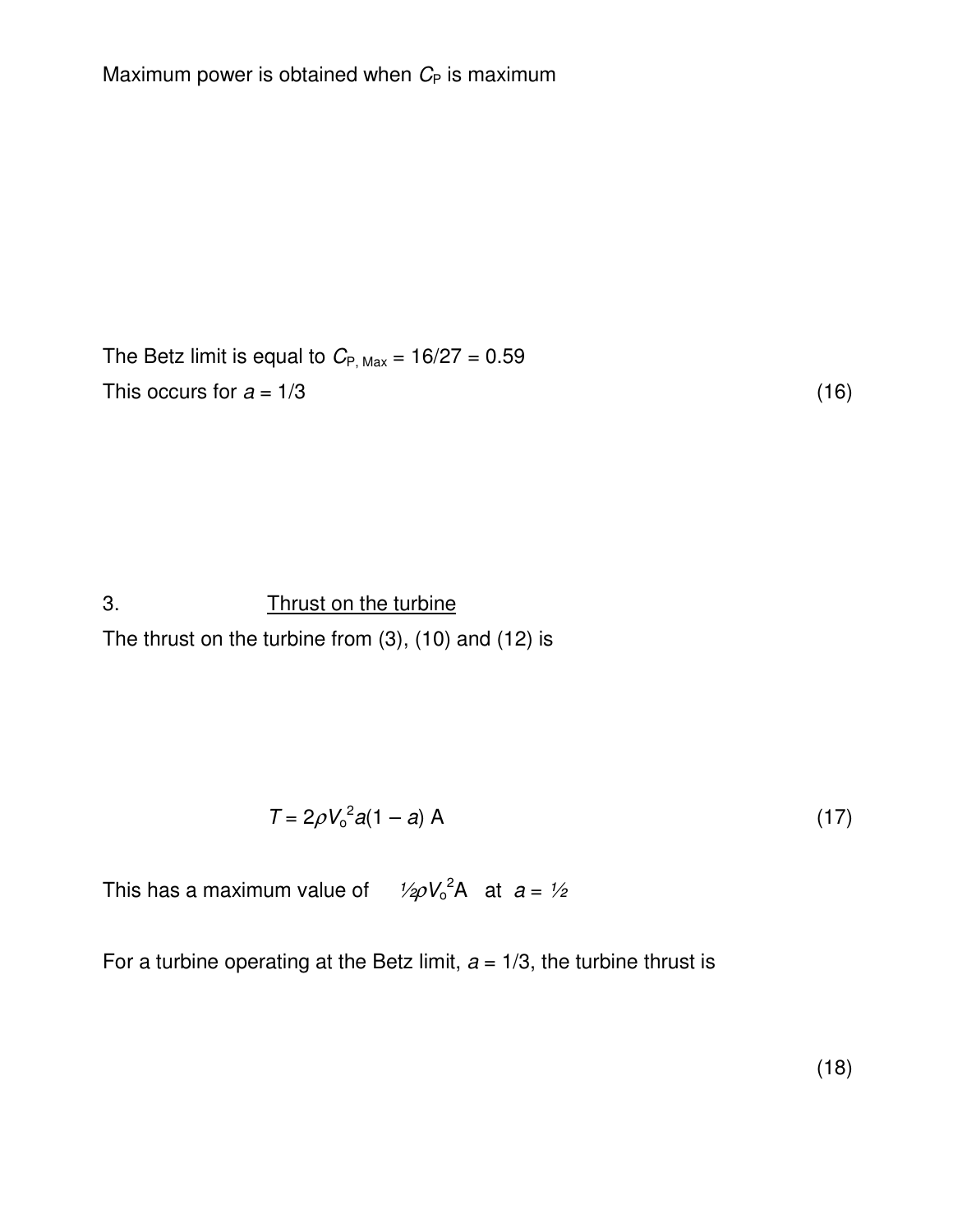# 4. Capacity Factor

A wind turbine's output will fall short of its ideal expectations for three reasons:

(a) the peak power in high winds is limited

(b) the wind doesn't blow strongly all the time

(c) the wind turbine has scheduled down-time for maintenance

The Capacity Factor is the ratio of the total energy generated in one year by the wind turbine to the maximum possible for the installation if it were to run at full output continuously. Here is an example for a 200kW offshore installation:

| Wind speed  | Time spent | Power | Energy |
|-------------|------------|-------|--------|
|             |            |       |        |
|             |            |       |        |
| maintenance | 0.02       |       |        |
| 5           | 0.08       | 10    |        |
| 10          | 0.35       | 80    |        |
| 15          | 0.40       | 270   |        |
| 20          | 0.15       | 640   |        |
|             |            |       |        |

We know that if the turbine ran continuously it would produce 200kW steadily, so the Capacity Factor is  $= 69.4\%$